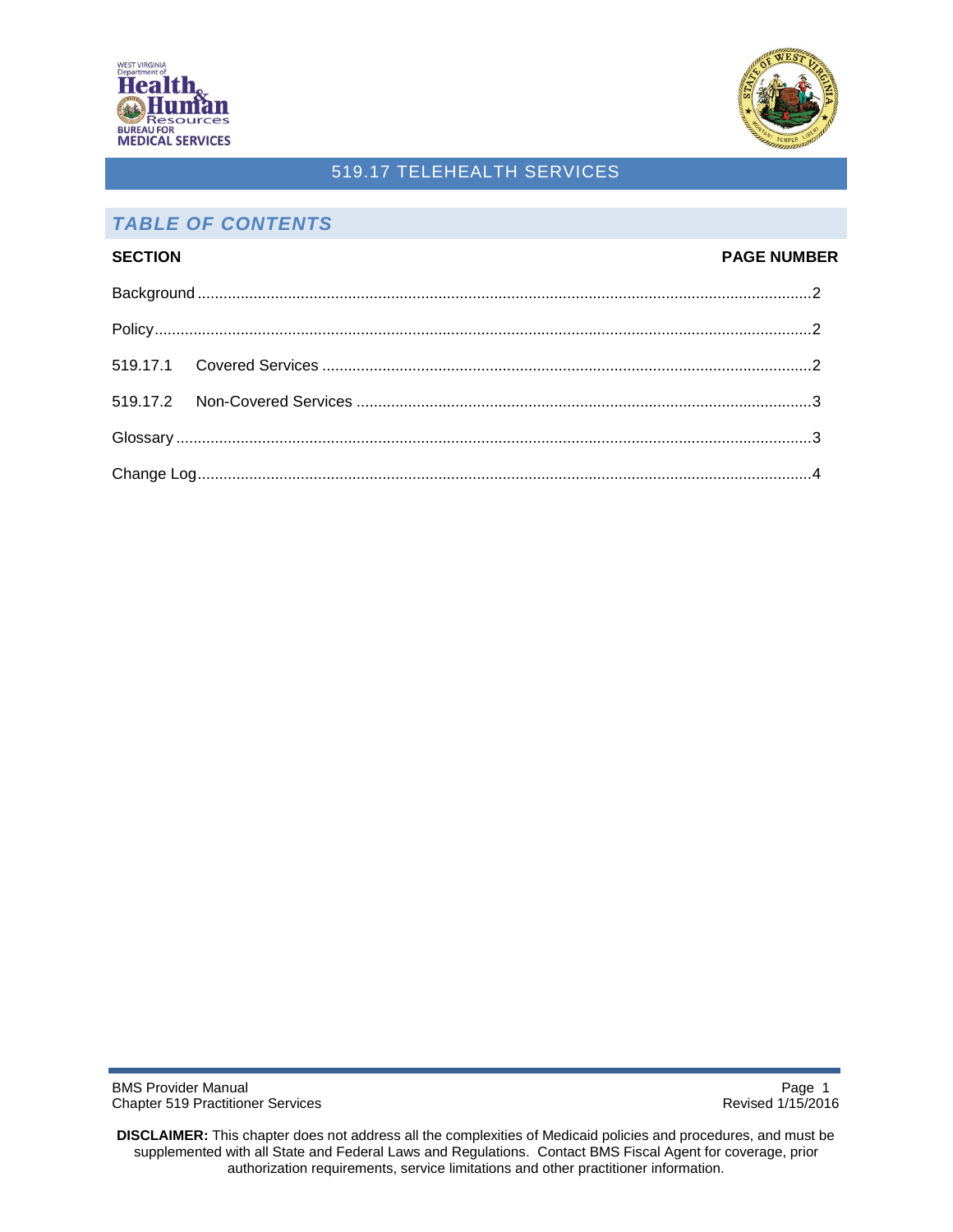



## <span id="page-1-0"></span>*BACKGROUND*

West Virginia Medicaid covers and reimburses a limited number of Telehealth services that are provided to enrolled members by enrolled practitioners via a telecommunication system. West Virginia Medicaid utilizes the Centers for Medicare and Medicaid Services (CMS) guidance for Telehealth Services. **Note**: Not all services covered by Medicare are covered by West Virginia Medicaid as a Telehealth Service. Medicare guidance is located at: [http://www.cms.gov/Outreach-and-Education/Medicare-Learning-](http://www.cms.gov/Outreach-and-Education/Medicare-Learning-Network-MLN/MLNProducts/downloads/telehealthsrvcsfctsht.pdf)[Network-MLN/MLNProducts/downloads/telehealthsrvcsfctsht.pdf.](http://www.cms.gov/Outreach-and-Education/Medicare-Learning-Network-MLN/MLNProducts/downloads/telehealthsrvcsfctsht.pdf)

## <span id="page-1-1"></span>*POLICY*

# <span id="page-1-2"></span>519.17.1 COVERED SERVICES

The telecommunication system is defined as an interactive audio and video system that permits real-time communication between the member at the originating site and the practitioner at the distant site. The telecommunication technology must allow the treating practitioner at the distant site to perform a medical examination of the member that substitutes for an in-person encounter.

The authorized originating sites are:

- The offices of physicians or practitioners;
- Private Psychological Practices;
- Hospitals;
- Critical Access Hospitals (CAH);
- Rural Health Clinics (RHC);
- Federally Qualified Health Centers (FQHC);
- Hospital-based or CAH-based Renal Dialysis Centers (including satellites);
- Skilled Nursing Facilities (SNF); and
- Community Mental Health Centers (CMHC).

Note: Independent Renal Dialysis Facilities are not eligible originating sites.

The authorized distant site practitioners are:

- Physicians;
- Physician Assistants (PA);
- Advanced Practice Registered Nurses (APRN) / Nurse Practitioners (NP)
- APRN / Certified Nurse Midwives (CNM);
- APRN / Clinical Nurse Specialists (CNS);
- Licensed Psychologists (LP); and
- Licensed Independent Clinical Social Worker (LICSW).

RHCs and FQHCs are not authorized to serve as distant sites for Telehealth consultations, which is the location of the practitioner, and may not bill or include the cost of a visit on the cost report.

BMS Provider Manual **Page 2 Page 2** Chapter 519 Practitioner Services Revised 1/15/2016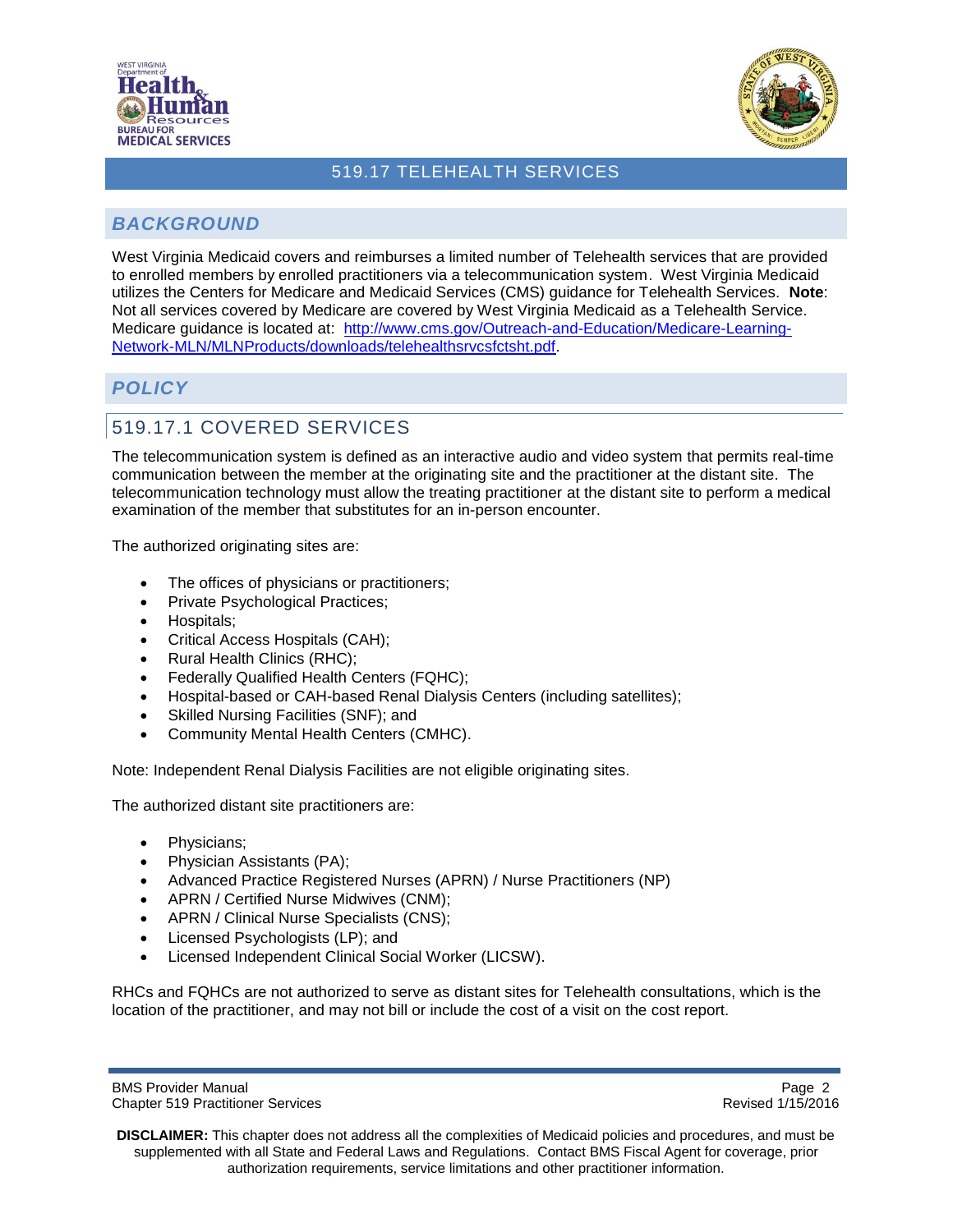



The originating site must bill with the appropriate Telehealth code and distant site practitioners must bill the appropriate CPT/HCPCS code with the appropriate Telehealth modifier (GT). Claim forms must be submitted to the BMS Fiscal Agent for payment consideration.

The originating site may bill for an office, outpatient, or inpatient E&M service that precedes the Telehealth service and for other Medicaid-covered services the distant site orders, or for services unrelated to the medical problem for which the Telehealth service was requested. The E&M service if applicable may be billed in addition to the originating site fee. However, the originating site may not bill for a second E&M service for activities provided during the Telehealth service.

West Virginia Medicaid does not limit Telehealth services to members in non-metropolitan statistical professional shortage areas as defined by CMS Telehealth guidance.

Behavioral Health providers should refer to the applicable Sections in *[Chapter 502, Behavioral Health](http://www.dhhr.wv.gov/bms/Pages/Manuals.aspx)  [Clinic](http://www.dhhr.wv.gov/bms/Pages/Manuals.aspx)*; *[Chapter 503, Behavioral Health Rehabilitation](http://www.dhhr.wv.gov/bms/Pages/Manuals.aspx)*; *[Chapter 521, Psychological Services](http://www.dhhr.wv.gov/bms/Pages/Manuals.aspx)*; *[Chapter 536,](http://www.dhhr.wv.gov/bms/Pages/Manuals.aspx)  [Psychiatric Services;](http://www.dhhr.wv.gov/bms/Pages/Manuals.aspx) Chapter 537, [Licensed Independent Clinical Social Worker;](http://www.dhhr.wv.gov/bms/Pages/Manuals.aspx) and [Chapter 538,](http://www.dhhr.wv.gov/bms/Pages/Manuals.aspx)  [School-Based Health Services](http://www.dhhr.wv.gov/bms/Pages/Manuals.aspx)* for specific policy governing the provision of services under these chapters when using Telehealth as a method for service delivery.

## <span id="page-2-0"></span>519.17.2 NON-COVERED SERVICES

Telephones, facsimiles, or electronic mail systems do not qualify as interactive telecommunication systems. Separate payment for review and interpretation of medical records, telephone line charges, or facility fees are not covered.

RHCs and FQHCs are not authorized to serve as a distant site for Telehealth consultations, which is the location of the practitioner, and may not bill or include the cost of a visit on the cost report.

Non-covered services are not eligible for DHHR Fair Hearings or Desk/Document Reviews.

#### <span id="page-2-1"></span>*GLOSSARY*

Definitions in *[Chapter 200, Definitions and](http://www.dhhr.wv.gov/bms/Pages/Manuals.aspx) Acronyms* apply to all West Virginia Medicaid services, including those covered by this chapter. Definitions in this glossary are specific to this chapter.

**Distant Site:** Site at which the physician or other licensed practitioner delivering the service is located at the time the service is provided via a telecommunications system.

**Originating Site:** Site at which the eligible Medicaid member receives the service furnished via a telecommunications system.

**Telehealth:** The use of electronic information and telecommunications technologies to provide professional health care; is often used to connect practitioners and clinical experts in large hospitals or academic medical centers with patients in smaller hospitals or critical access hospitals which are typically located in more remote locations; and can assure that these remotely located patients enjoy the same access to potentially life-saving technologies and expertise that are available to patients in more populated parts of the country.